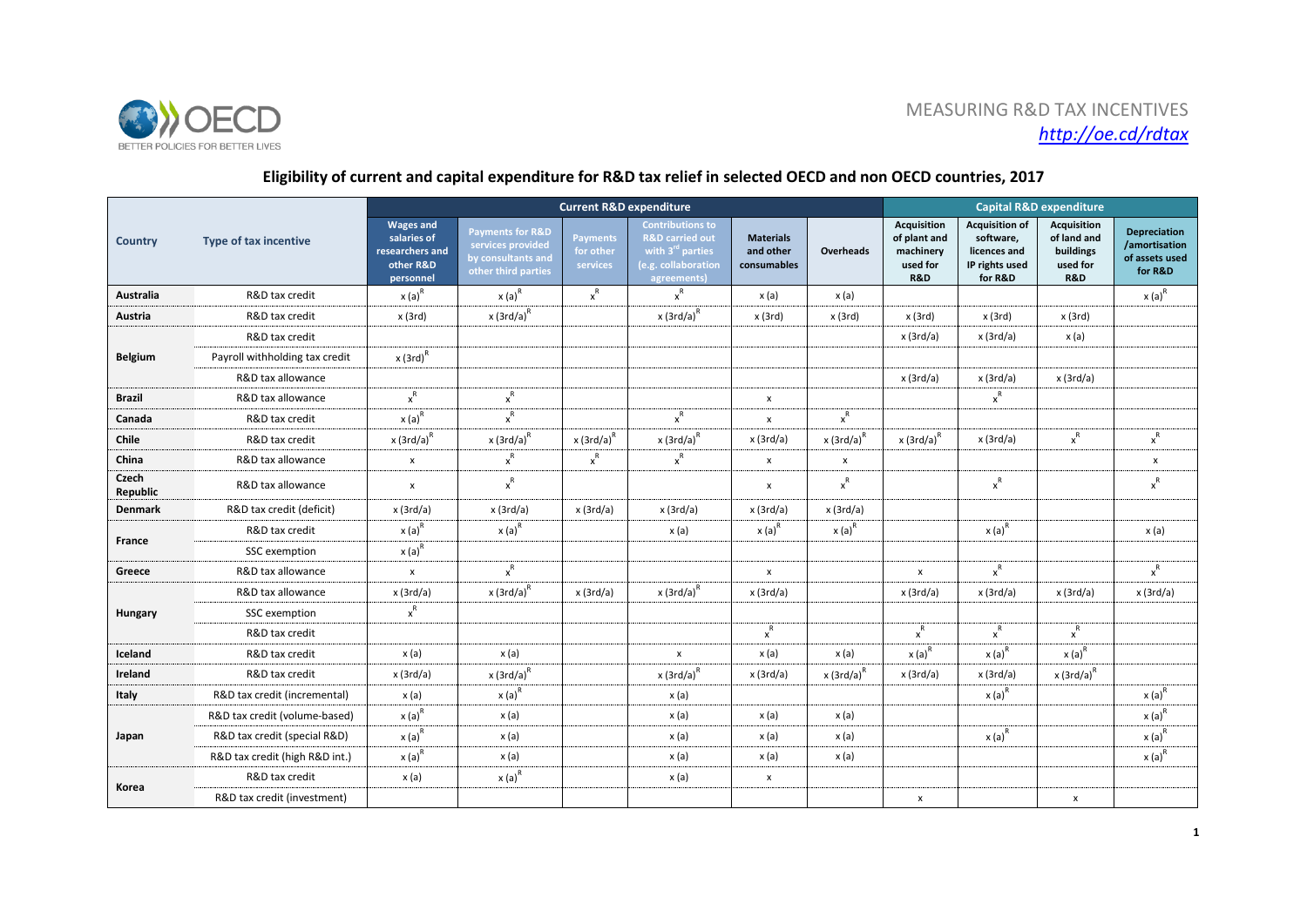

# MEASURING R&D TAX INCENTIVES *http://oe.cd/rdtax*

|                              | Type of tax incentive              | <b>Current R&amp;D expenditure</b>                                           |                                                                                               |                                          |                                                                                                                             |                                              |                    |                                                                    | <b>Capital R&amp;D expenditure</b>                                              |                                                                   |                                                                   |  |  |
|------------------------------|------------------------------------|------------------------------------------------------------------------------|-----------------------------------------------------------------------------------------------|------------------------------------------|-----------------------------------------------------------------------------------------------------------------------------|----------------------------------------------|--------------------|--------------------------------------------------------------------|---------------------------------------------------------------------------------|-------------------------------------------------------------------|-------------------------------------------------------------------|--|--|
| <b>Country</b>               |                                    | <b>Wages and</b><br>salaries of<br>researchers and<br>other R&D<br>personnel | <b>Payments for R&amp;D</b><br>services provided<br>by consultants and<br>other third parties | <b>Payments</b><br>for other<br>services | <b>Contributions to</b><br><b>R&amp;D</b> carried out<br>with 3 <sup>rd</sup> parties<br>(e.g. collaboration<br>agreements) | <b>Materials</b><br>and other<br>consumables | Overheads          | <b>Acquisition</b><br>of plant and<br>machinery<br>used for<br>R&D | <b>Acquisition of</b><br>software,<br>licences and<br>IP rights used<br>for R&D | <b>Acquisition</b><br>of land and<br>buildings<br>used for<br>R&D | <b>Depreciation</b><br>/amortisation<br>of assets used<br>for R&D |  |  |
| Latvia                       | R&D tax allowance                  | $x^R$                                                                        | $x(a)^R$                                                                                      |                                          |                                                                                                                             |                                              |                    |                                                                    |                                                                                 |                                                                   |                                                                   |  |  |
| Lithuania                    | R&D tax allowance                  | $x^R$                                                                        | $x(3rd)^R$                                                                                    | $x(3rd)^R$                               |                                                                                                                             | x(3rd)                                       |                    |                                                                    |                                                                                 |                                                                   |                                                                   |  |  |
| Mexico                       | R&D tax credit (incremental)       | x                                                                            | $\boldsymbol{\mathsf{x}}$                                                                     | $\mathsf{x}^{\mathsf{R}}$                | $\mathsf{x}^{\mathsf{R}}$                                                                                                   | $\mathsf{x}^\mathsf{R}$                      | $\pmb{\mathsf{x}}$ | $x^R$                                                              |                                                                                 | $\mathsf{x}^\mathsf{R}$                                           |                                                                   |  |  |
| <b>Netherlands</b>           | Payroll withholding tax credit     | $x(a)^R$                                                                     |                                                                                               |                                          |                                                                                                                             | x (a)                                        |                    | $x(a)^{R}$                                                         | x (a)                                                                           | $x(3rd)^R$                                                        |                                                                   |  |  |
| <b>New Zealand</b>           | R&D tax credit (deficit)           | $\pmb{\mathsf{x}}$                                                           | x                                                                                             |                                          | $\pmb{\times}$                                                                                                              | x                                            |                    |                                                                    |                                                                                 | $\mathsf{x}^{\mathsf{R}}$                                         |                                                                   |  |  |
| Norway                       | R&D tax credit                     | $x(a)^R$                                                                     | $x(a)^R$                                                                                      |                                          |                                                                                                                             | x (a)                                        | x (a)              | $x(a)^R$                                                           |                                                                                 |                                                                   |                                                                   |  |  |
| Poland                       | R&D tax allowance                  | x                                                                            | $\boldsymbol{\mathsf{x}}$                                                                     | $x^R$                                    |                                                                                                                             | $x^R$                                        |                    |                                                                    | $x^R$                                                                           |                                                                   | $\mathsf{x}^\mathsf{R}$                                           |  |  |
| Portugal                     | R&D tax credit                     | $x(a)^R$                                                                     | $x(a)^R$                                                                                      | $x(a)^R$                                 | $x(a)^R$                                                                                                                    | x (a)                                        | $x(a)^R$           | $x(a)^R$                                                           | $x(a)^R$                                                                        |                                                                   |                                                                   |  |  |
| Romania                      | R&D tax allowance                  | $x(a)^R$                                                                     | $x(a)^R$                                                                                      | $x(a)^R$                                 | $x(a)^R$                                                                                                                    | $x(a)^R$                                     | $x(a)^R$           |                                                                    |                                                                                 |                                                                   | $x(a)^{R}$                                                        |  |  |
| Russian<br><b>Federation</b> | VAT and property tax<br>exemptions |                                                                              | $\boldsymbol{\mathsf{x}}$                                                                     | $\pmb{\times}$                           | $\pmb{\mathsf{x}}$                                                                                                          | $\pmb{\chi}$                                 | x                  | $x(a)^R$                                                           | $x^R$                                                                           | $x^R$                                                             | $\mathsf{x}^\mathsf{R}$                                           |  |  |
|                              | R&D tax allowance                  | $\pmb{\mathsf{x}}$                                                           | $x^R$                                                                                         | $x^R$                                    | $\mathbf{x}^{\mathsf{R}^{\cdots}}$                                                                                          | $x^R$                                        | x                  |                                                                    |                                                                                 |                                                                   |                                                                   |  |  |
|                              | SSC exemption                      | $\pmb{\mathsf{x}}$                                                           |                                                                                               |                                          |                                                                                                                             |                                              |                    |                                                                    |                                                                                 |                                                                   |                                                                   |  |  |
| Slovak<br>Republic           | R&D tax allowance (hybrid)         | $x^R$                                                                        | $\pmb{\chi}$                                                                                  | $\pmb{\times}$                           | $\pmb{\times}$                                                                                                              | x                                            | x                  | $\pmb{\mathsf{x}}$                                                 | $\pmb{\chi}$                                                                    | $\boldsymbol{\mathsf{x}}$                                         | x                                                                 |  |  |
|                              | R&D tax allowance (volume)         | x(a)                                                                         | x(a)                                                                                          | $x(a)^R$                                 | x (a)                                                                                                                       | x (a)                                        | x(a)               | $x(a)^{R}$                                                         | x(a)                                                                            | $x(a)^R$                                                          | $x(a)^R$                                                          |  |  |
| Slovenia                     | R&D tax allowance                  | x                                                                            | $\pmb{\mathsf{x}}$                                                                            |                                          | $\pmb{\mathsf{x}}$                                                                                                          | $\pmb{\mathsf{x}}$                           |                    | $\mathsf{x}^{\mathsf{R}}$                                          |                                                                                 |                                                                   |                                                                   |  |  |
| <b>South Africa</b>          | R&D tax allowance                  | x(3rd)                                                                       | x (3rd)                                                                                       | x(3rd)                                   |                                                                                                                             | x(3rd)                                       | $x(3rd)^R$         |                                                                    |                                                                                 |                                                                   |                                                                   |  |  |
| Spain                        | R&D&I tax credit                   | $x(a)^R$                                                                     | $x(a)^R$                                                                                      |                                          | $x(a)^{R}$                                                                                                                  | $x(a)^R$                                     |                    | $x(a)^R$                                                           | $x(a)^R$                                                                        |                                                                   | $x(a)^R$                                                          |  |  |
|                              | SSC exemption                      | $x(a)^{R}$                                                                   |                                                                                               |                                          |                                                                                                                             |                                              |                    |                                                                    |                                                                                 |                                                                   |                                                                   |  |  |
| Sweden                       | SSC exemption                      | $x(a)^{R}$                                                                   |                                                                                               |                                          |                                                                                                                             |                                              |                    |                                                                    |                                                                                 |                                                                   |                                                                   |  |  |
| <b>Turkey</b>                | R&D tax allowance                  | x(3rd)                                                                       | $x(3rd)^R$                                                                                    |                                          | $x(3rd)^R$                                                                                                                  | x(3rd)                                       | x(3rd)             | $x(3rd)^R$                                                         | x(3rd)                                                                          |                                                                   | x(3rd)                                                            |  |  |
|                              | SSC exemption                      | $x^R$                                                                        |                                                                                               |                                          |                                                                                                                             |                                              |                    |                                                                    |                                                                                 |                                                                   |                                                                   |  |  |
| United<br>Kingdom            | R&D tax allowance (SMEs)           | $x(3rd/a)^R$                                                                 | $x$ (3rd/a) <sup>R</sup>                                                                      | $x(3rd/a)^R$                             | $x(3rd/a)^R$                                                                                                                | x(3rd/a)                                     | $x(3rd/a)^R$       |                                                                    | $x(3rd/a)^R$                                                                    |                                                                   |                                                                   |  |  |
|                              | R&D tax credit (Large firms)       | x(3rd/a)                                                                     | $x(3rd/a)^R$                                                                                  | $x(3rd/a)^R$                             | $x(3rd/a)^R$                                                                                                                | x(3rd/a)                                     | $x(3rd/a)^R$       |                                                                    | $x(3rd/a)^R$                                                                    |                                                                   |                                                                   |  |  |
| <b>United States</b>         | R&D tax credit                     | $\pmb{\mathsf{x}}$                                                           | $\mathbf{x}^{\mathsf{R}}$                                                                     | $\mathsf{x}^\mathsf{R}$                  | $\mathbf{x}^{\mathsf{R}}$                                                                                                   | $\mathsf{x}^\mathsf{R}$                      |                    |                                                                    |                                                                                 |                                                                   |                                                                   |  |  |

(3rd): If R&D paid for by third party; (a): R&D costs incurred abroad; <sup>(R)</sup>: See country-specific notes for information on the eligibility of expenditure items and existing restrictions.

*Note:* Information on eligible R&D expenditures based on 2017 OECD-NESTI data collection on tax incentive support for R&D expenditures.

Source: OECD, R&D Tax Incentive Indicators, [http://oe.cd/rdtax,](http://oe.cd/rdtax) November 2017.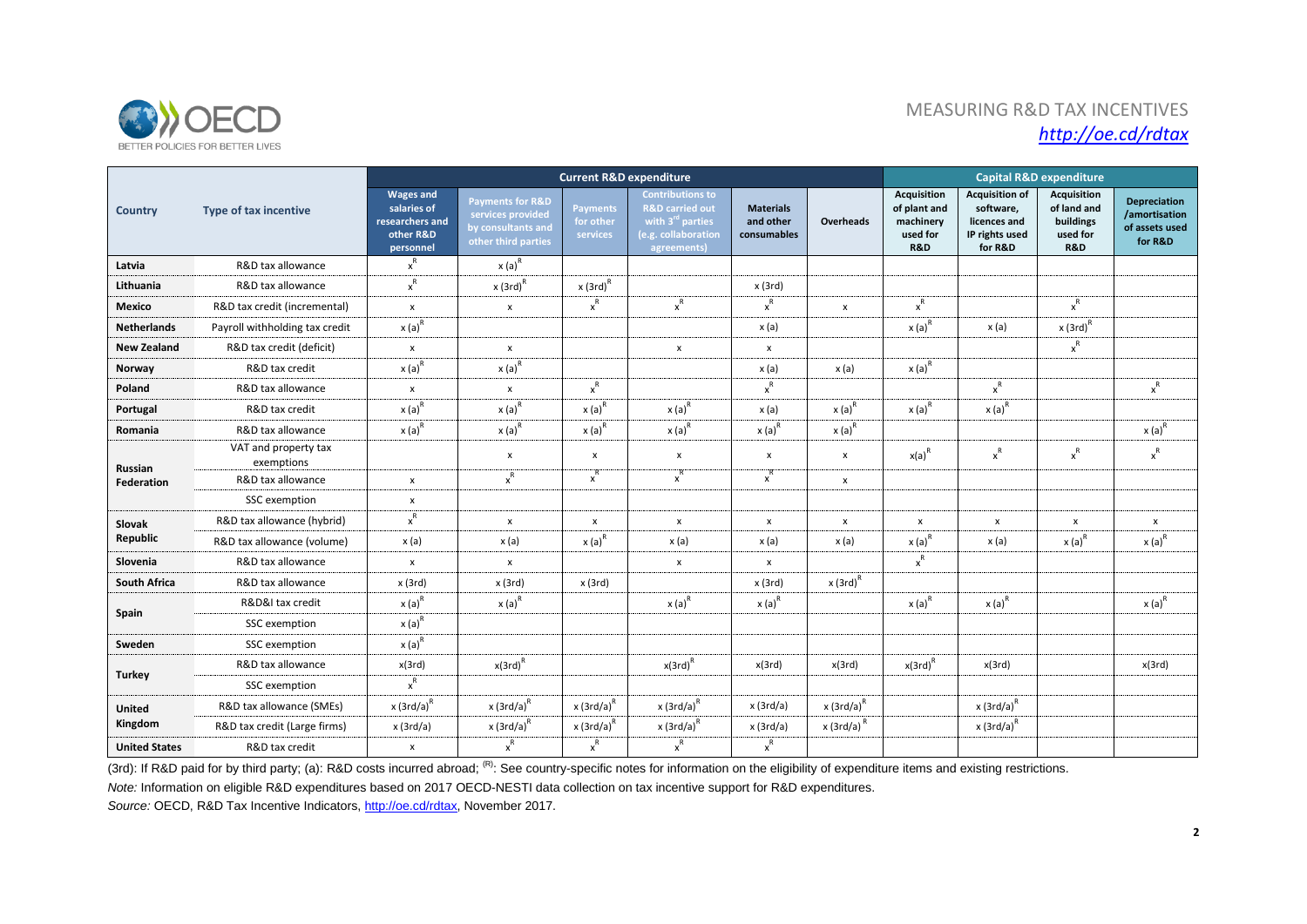

### **General notes:**

This summary table covers national, expenditure-based R&D tax incentives and is confined to tax incentives available to the business sector, excluding tax incentive support to individuals. The table displays R&D tax incentives schemes that are available as of July 2017. This includes R&D tax credits and allowances as well as payroll withholding and social security contribution related incentives. For a summary description of R&D tax incentive schemes and the latest indicators on tax incentive support for business R&D, see **<http://oe.cd/rdtax>**

#### **Country-specific notes:**

Australia: Information on eligibility of expenditure refers to the R&D Tax Incentive available in Australia since 1 July 2011.

- Reductions in payroll taxes/social security contributions are not part of the tax credit formula.
- Payments to off-site consultants/ contractors qualify as eligible expenditure, but only if the eligible firms receive the benefit from R&D. Some of these costs may be incurred overseas (at least 50% of total costs of the project across all project years must be incurred in Australia).
- In most cases, firms can only claim an R&D tax offset for expenditure on R&D activities conducted on its own behalf rather than for some other entity. In some cases, partners in an R&D project may be able to claim for R&D activities the partnership has undertaken together.
- Contributions by R&D entities to publically funded Cooperative Research Centres and levy collecting Research Service Providers for the conducting of R&D activities are also eligible.
- Payments for other services qualify only if the other services fall within the definition of eligible expenditure. The R&D Tax Incentive can be claimed for the decline in value of tangible depreciating assets (except for buildings) such as plant and machinery.

Austria: Information on eligibility of expenditure refers to the research premium ("Forschungsprämie"), replacing R&D concession incentives in Austria from 2011 onwards.

- Subcontracted R&D expenditure qualifies if the subcontractor represents a qualifying EU/EEC institution which is unrelated to the principal. In case the payments fall under the definition of "extramural R&D" according to Frascati Manual, payments up to EUR 1 million per year qualify. If the fiscal year comprises less than 12 months this ceiling will be adjusted proportionally.
- Under an R&D service contract, and R&D credit may be claimed by the purchaser of the R&D service or the contracting party (principal) providing the R&D services (no double tax relief). The R&D purchasing entity has to notify the R&D service provider by the end of the fiscal year about the amount of subcontracted R&D expenditure it will claim under the research premium. These rules apply to R&D undertaken and paid for by third parties other than government. Government funds are to be deducted from the tax base.
- Payments for other services qualify for tax relief under the research premium as long as the purchases of such services are made as part of an R&D project. Payments for other services with no R&D project context do not qualify as eligible R&D expenditure.

Belgium: Information on eligibility of expenditure refers to the R&D tax credit (incompatible with allowance), R&D tax allowance and payroll withholding tax credit. Under the latter provision, only payments to wage earners with a Ph.D. or a "scientific" master degree (including engineers) are eligible for tax relief unless the company qualifies as a "young innovative company".

Brazil: Information on eligibility of expenditure refers to the R&D tax allowance available in Brazil.

- Eligible R&D expenditures include wages and salaries, other current costs, R&D contracts with selected parties.
- Taxpayer needs to adjust the employment contracts of employees that are partially dedicated to research projects and explicitly indicate that such employees work as researchers in technological innovation projects.
- The R&D tax allowance rate may increase from 60% up to 100% depending on the R&D staff growth and patent/cultivar registration: 70% for an increase of up to 5% in R&D staff: 80% for an increase of more than 5% in R&D staff; extra 20% deduction for qualifying costs incurred in developing a patent or cultivar (allowed when patent/cultivar is registered).
- Subcontracted R&D expenditure qualifies in the case of R&D subcontracted to national universities, research institutions or independent inventors or SMEs. According to article 6 of Law 11.196 (Lei do Bem), eligible expenditure further includes technical or scientific assistance and royalties for industrial patents paid to individuals or legal entities abroad, subject to compliance with the provisions of arts. 52 and 71 of Law 4.506 of November 30, 1964.

Canada: Information on eligibility of expenditure refers to the Scientific Research and Experimental Development (SR&ED) tax credit established by the federal government in Canada in 1986.

• Reductions in payroll taxes/social security contributions are not applicable. The lower of the total amount of salaries or wages for SR&ED work carried on outside Canada (subject to certain eligibility requirements) or 10% of the total of SR&ED salary or wages for SR&ED carried on in Canada can be claimed as the permissible salary or wages for SR&ED carried on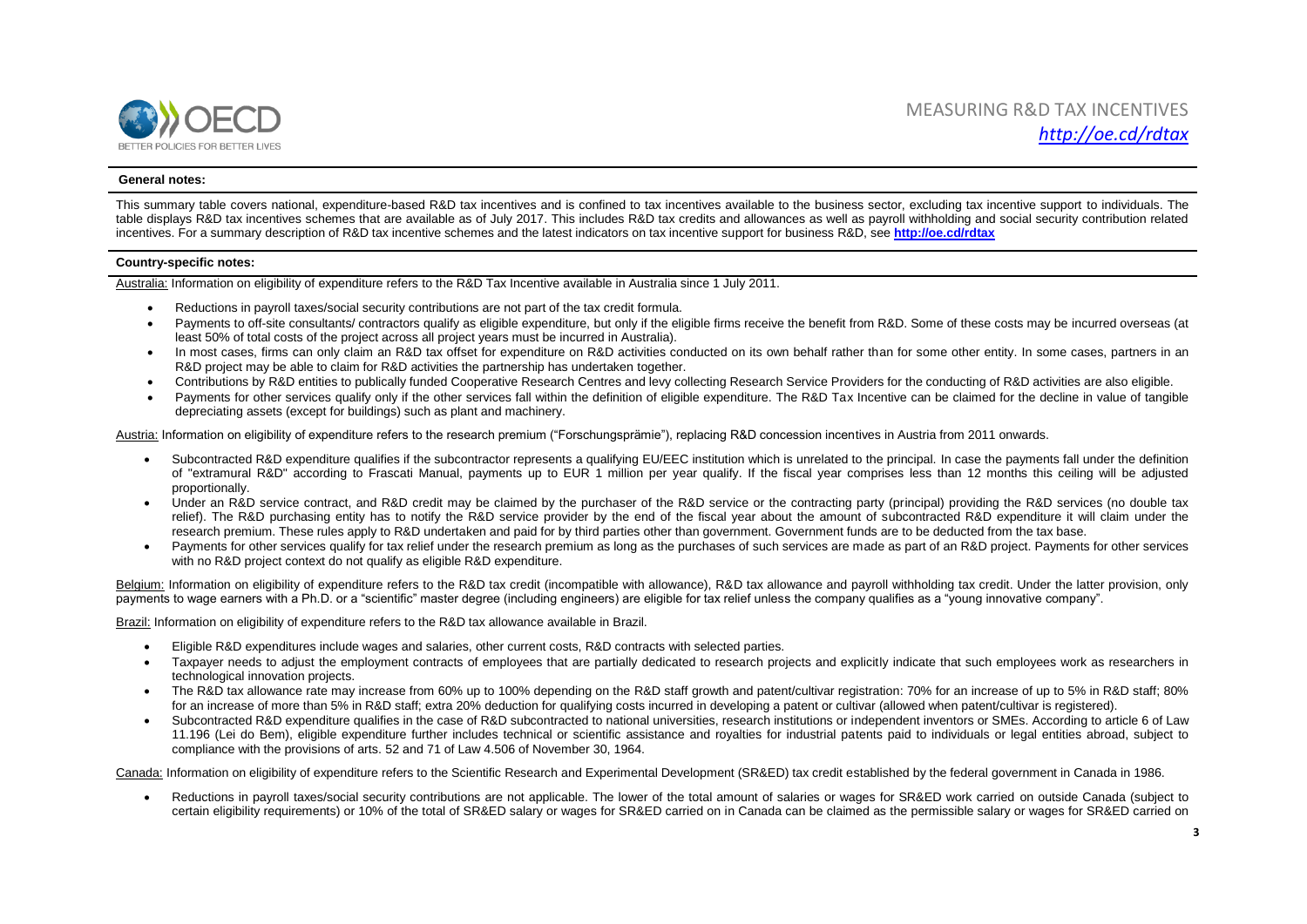

### outside Canada.

- The R&D tax credit base includes 80% of arm's length contract payments.
- Contract costs for non-SR&ED work (for example, work performed by electricians, welders, and mechanics) that is not one of the eight support work activities described in the definition of SR&ED in the Income Tax Act may qualify as SR&ED overhead and other expenditures under the traditional method if the directly related and incremental tests are met.
- Overhead expenses may be deducted under two methods (at the taxpayer's discretion): (i) identifying and submitting all overhead expenses; or (ii) proxy method, which calculates overhead expenses as total direct R&D labour costs multiplied by a factor of initially 65%. As of 2013, the proxy rate for the calculation of overhead expenses was reduced to 60% and to 55% in 2014.
- In determining whether the acquisition cost of software and software licences should be treated as a current expenditure or treated as a capital expenditure, the nature, purpose, and anticipated life of the computer software must be considered.
- Capital expenditures ceased to be eligible for the SR&ED tax incentive program on January 1, 2014.

Chile: Information on eligibility of expenditure refers to the R&D tax credit for intramural and extramural expenses (Law 20.570) available in Chile since September 2012.

- Wages and salaries of researchers and other R&D personnel only qualify if workers have gained experience in R&D in the previous 36 months.
- Overheads expenditure qualifies as long as it does not exceed 5% of total current expenditures of the project unless an authorisation is granted by CORFO (Corporación de Fomento de la Producción).
- The modified law considers only the acquisition of buildings in case of intramural activities for the development of the R&D project (also considers improvement and extension of existing infrastructure). The acquisition of land it is not considered.
- The new law further allows for the depreciation of assets, excluding amortisation of intangibles. Equipment must be purchased in the context of R&D activities in a certified project by CORFO.
- R&D expenditures incurred abroad are eligible if they do not exceed 50% of the total amount of R&D expenditure.

China: Information on eligibility of expenditure refers to R&D tax allowance in China.

- Cai Shui [2015] No. 119 applies from 1 January 2016. All R&D expenses shall be eligible for the R&D super deduction, unless specifically listed as ineligible. The scope of eligible R&D activities and R&D expenditures will therefore expand. Cooperative or contract R&D related costs will be eligible for the R&D Super Deduction. However, new regulation places a cap of 80% in relation to expenses incurred on a project paid to an external entrusted party.
- Depreciation expenses cover machinery and equipment as well as amortization expenditures for intangible assets. No further information on eligible R&D expenditure and existing limitations is available.

Czech Republic: Information on eligibility of expenditure refers to the hybrid R&D tax allowance.

- Effective January 2014, qualifying expenses have been expanded to include external services related to R&D provided by public R&D institutions (such as universities and research institutes).
- Likewise, expenditures on intangible results of R&D qualify as of January 2014 if acquired from a public university or a certified research organization.
- Only operating expenses directly related to R&D are eligible.
- The tax depreciation of movable fixed assets used for R&D activities qualifies.

Denmark: Information on eligibility of expenditure refers to the R&D tax credit for deficit related R&D expenses available in Denmark from income year 2012 onwards.

- Qualified R&D expenditures include salaries, cost of raw materials as well as rental costs for premises, machinery, equipment and similar equipment, in addition to payments for R&D services performed by others, and professional fees for consultants.
- Payments received by an R&D performer under an R&D service contract or cost contribution agreement do not reduce the tax credit amount available.

France: Information on eligibility of expenditure refers to the R&D tax credit (CIR) and the social security exemption for young innovative enterprises (JEI) and young university enterprises (JEU).

• Under the Crédit d'Impôt Recherche (CIR) scheme, wages of researchers with a Ph.D. or equivalent degree are considered twice for R&D credit purposes during the first 24 months following their first recruitment subject to the condition that the employment contract is unlimited and that the headcount of the research personnel is not lower than the one in the preceding year.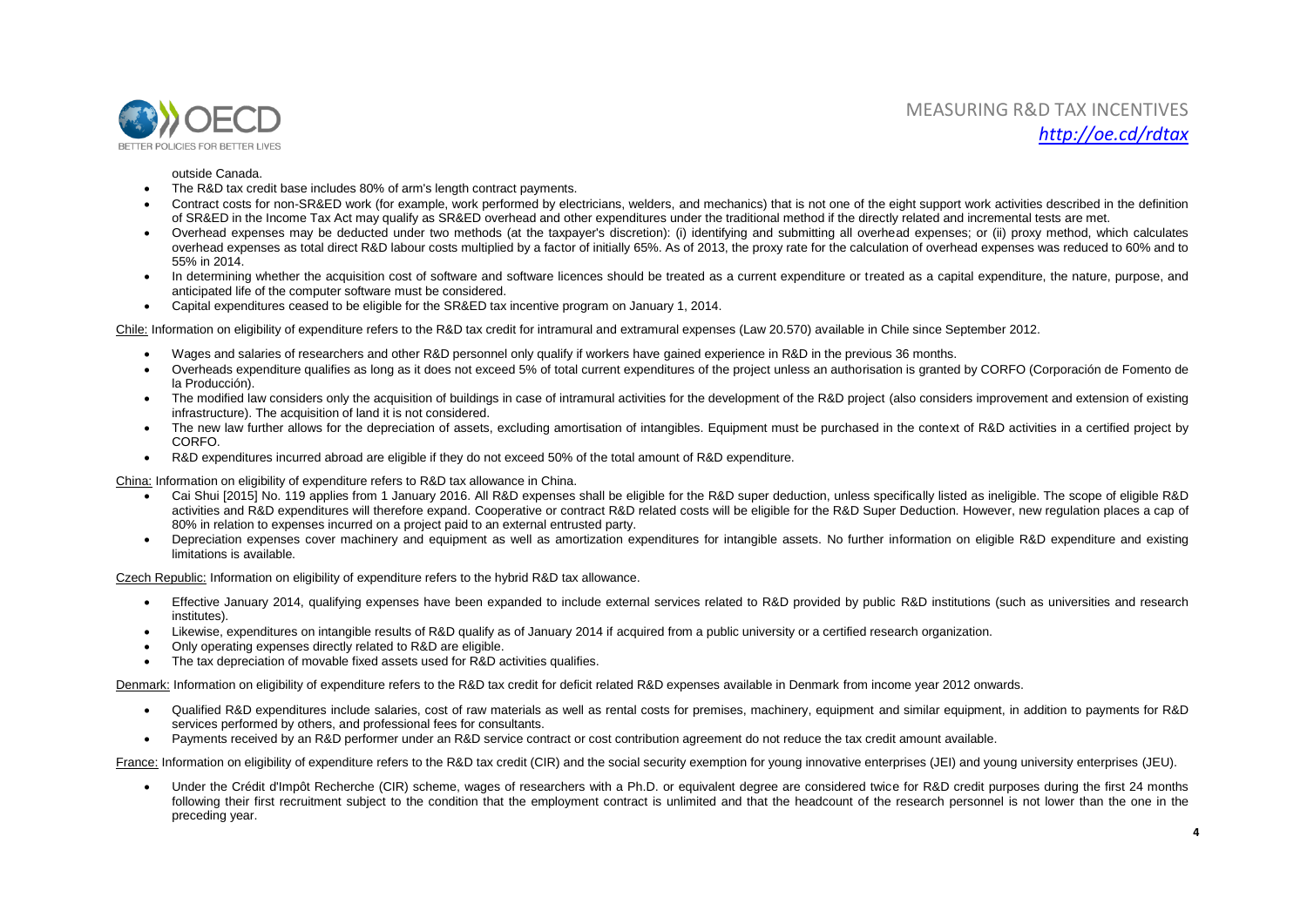

- Subcontracted and collaborative R&D expenses are only eligible if contracted to approved, public or private organisations up to certain limits (EUR 10 million per year and company, increased to EUR 12 million in the case R&D contracted to approved public research organisations). Expenditures for subcontracted R&D are doubled if the R&D is outsourced to selected, approved research institutions.
- Only purchases of immobile material qualify as eligible expenditure.
- Operating expenses related to R&D activities are estimated on a flat-rate basis (for fixed assets: 75% of depreciation expenses and 50% of labour costs for researchers and research technicians; in the case of young Ph.D.'s 200% of their actual non-doubled wage during first 24 months). Operating expenses cover in particular the expenditure for support staff, administrative expenses, raw materials, etc.
- Expenses related to the granting, maintenance, depreciation and defence of patents further qualify under the CIR.
- Under the JEI and JEU provision, wages and salaries paid to researchers, technicians, R&D project managers, lawyers involved in the protection of industrial and technology agreements related to the project and personnel responsible for pre-competitive testing qualify.

Greece: Information on eligibility of expenditure refers to the R&D tax allowance in Greece.

- Expenditures for subcontracted R&D are eligible only if the R&D is contracted out to research laboratories of the public sector.
- Cost incurred for the licensing of patents, know-how, etc., related to the execution of the project qualify for the tax incentive.
- Eligible depreciation expenditure only covers machinery and equipment. R&D capital spending is considered as investment under tax legislation so that it may be written off over three years.

Hungary: Information on eligibility of expenditure refers to the R&D tax allowance, development tax incentive (R&D tax credit) and exemption of social security contributions.

- Under the R&D tax allowances, payroll taxes and social security contributions are part of the direct costs of R&D activities, and are thus deductible in proportion to the other activities carried out by the researchers.
- On the basis of the Act C of 2000 on Accounting, direct costs of R&D include classified costs incurred in connection with an R&D activity if it is clearly stated and proved that these costs are directly related to the R&D activity and incurred in connection with the R&D activity. Payments to on site consultants and contractors might be regarded as direct costs of the R&D activity if consultants and contractors are experts of the special field of the specified R&D.
- Costs of research and experimental development services might be deducted by the person to whom they were provided if the service provider declares of having provided the service without the involvement of research and experimental development services provided by a resident taxpayer or by the Hungarian branch of a non-resident entrepreneur, or by a private entrepreneur governed under the Act on Personal Income Tax.
- Subcontracted R&D activities and R&D activities performed based on a collaboration agreement may also be performed abroad.
- Under the most recent regulation, the rate of social contribution tax and the vocational training contribution will be 0 percent (instead of 28.5 percent) for gross wages of researchers up to 500 000 HUF per month. From 2014 PhD student or doctoral candidates social contribution tax rate is 12.5% (instead of 27 percent) for gross wages of researchers up to 200 000 HUF per month.
- Under the development tax incentive, firms receive tax support for investment projects with a value of at least HUF 100 million and a maximum tax relief of 80% of the calculated corporate tax. Qualifying costs include capital expenditure. The value of intangible assets which may include inventions, patents, licenses and know-how must not exceed 50 % of total eligible costs.

Iceland: Information on eligibility of expenditure refers to the tax credit in Iceland. The cost of tools and equipment, buildings and land is eligible for the tax credit to the extent and only for the time period during which such equipment or property is used for research purposes. Costs incurred for contractual research, technical knowledge and patents bought or licensed obtained from outside sources at market in arm's length transactions and costs for consultants and similar services exclusively used in connection with research activities, further qualify for the tax incentive.

Ireland: Information on eligibility of expenditure refers to the R&D tax credit in Ireland.

• Contracted research costs are subject to a limit of 15% of total qualifying expenditures on R&D activities in any one year. This applies where the subcontractor carrying out the research and development activities is unrelated to the company which paid for the research. Where the R&D activities are contracted to a university or institute, the limit is 5% of the company's R&D expenditures in the period. For accounting periods ending after 1 January 2012, the subcontracting limit is the greater of EUR 100 000, or the 15% and 5% limits described above. Overheads are eligible only if wholly and exclusively incurred directly in the carrying on of the qualifying R&D activity.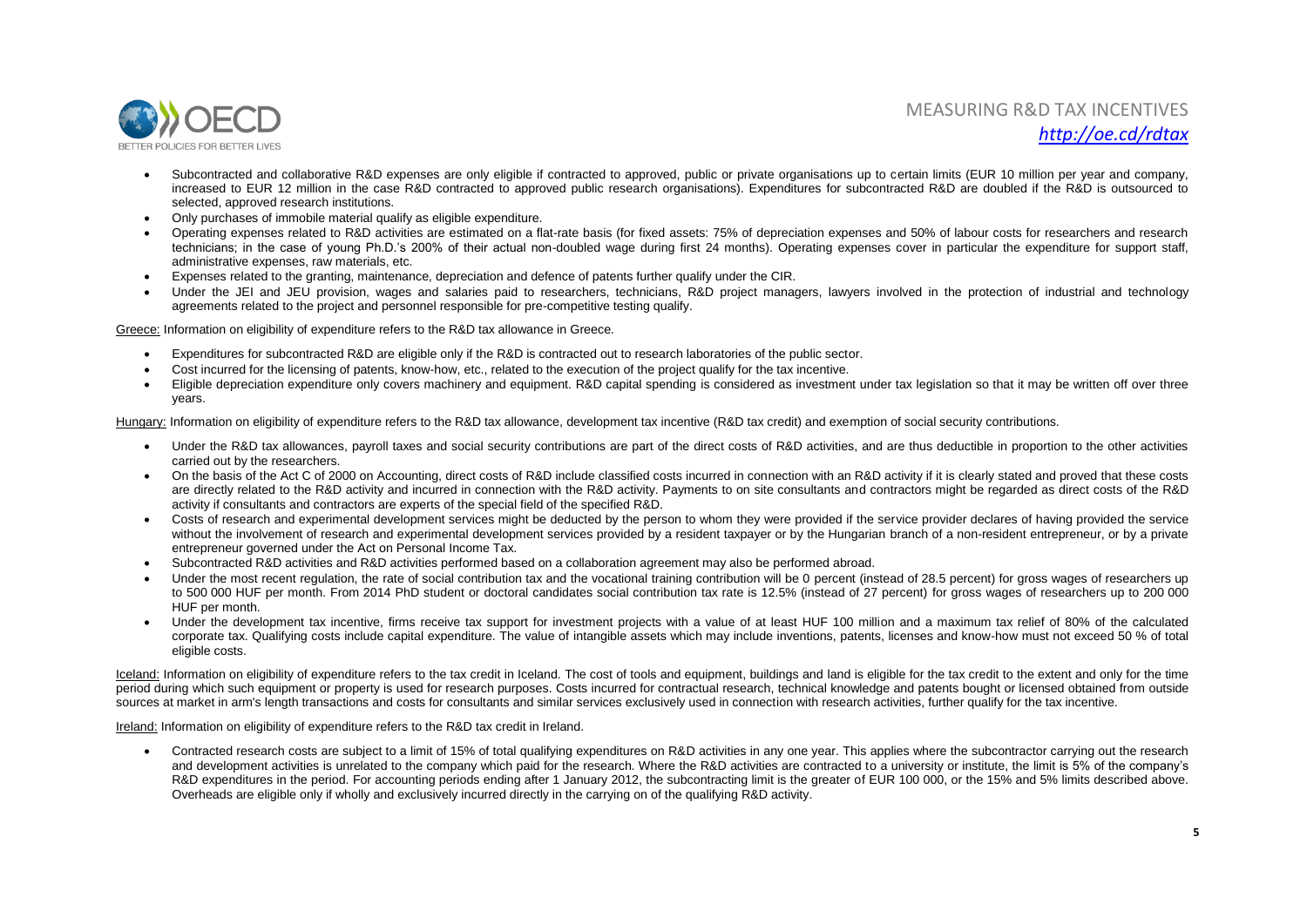

Qualifying capital expenditure only includes machinery, equipment and buildings (at least 35% of their use shall be for R&D). Land is excluded.

Italy: Information on eligibility of expenditure refers to the R&D tax credit (Legge di Stabilità 2015, 2017).

- Under the R&D tax credit qualifying expenditures include the cost of research contracts with universities, research institutions and establishments, and other entities, including innovative start-ups. Expenses related with R&D conducted with enterprises belonging to the same group are excluded.
- Eligible expenditures further include the acquisition cost incurred for technical and industrial property related to an invention industrial biotechnology, a topography of semiconductor product or a new plant variety acquired from external sources, as well as the amortization of acquisition costs or utilization of instruments and laboratory equipment, total labour cost incurred by companies permanently hiring qualifying researchers ((i) PhD holders from an Italian or recognized foreign university and (ii) Master degree holders (technical or scientific subject) employed in R&D). Qualified research expenditure further covers contracts with universities, research centres, or institutions recognized by the European Union or Italy.
- Eligible payments for other services include audit and certification expenditure up to a limit of EUR 5000.
- Eligible expenditures also include R&D contracted by resident firms or permanent establishments of non-residents to firms from other EU member states or from the European Economic Area.

Japan: Information on eligibility of expenditure refers to the volume-based R&D tax credits for large companies and SMEs, the R&D tax credit for special (collaborative) R&D, and the high R&D intensity tax credits.

- Labour expenditure generally includes wages and salaries paid to employees who devote 100% of their time to R&D.
- Depreciation of acquired plant and machinery as well as buildings is eligible. Depreciation of a part of acquired software is eligible.
- Under the application of the R&D tax credit for special R&D, acquisition expenses of licences and IP rights are eligible when the licensers or the initial IP owners are "SMEs" as defined in the Japanese taxation system.
- The R&D tax credits apply to R&D deductible expenses rather than depreciation of R&D assets.

Korea: Information on eligibility of expenditure refers to the hybrid R&D tax credit and R&D investment tax credit available in Korea. The R&D investment credit applies to facility investments (machinery and buildings) made for the purpose of R&D and job training.

Latvia: Information on eligibility of expenditure refers to the volume-based R&D tax allowance introduced in Latvia with effect from July 2014 onwards.

- Payroll taxes and social security contributions are included in labour costs when CIT tax allowance is calculated.
- Eligible R&D expenses include research services acquired from scientific institutions, registered by the Ministry of education and science, or equivalent scientific institutions, as well as expenses in testing, certification and calibration services that are required for a new product or technology development and provided by an accredited certification, testing and calibration institution nationally or in a Member State of the EU or the European Economic Area country with which Latvia has signed treaty on avoiding double taxation.
- The tax incentive can be applied for by companies incorporated in Latvia and by registered branches of foreign companies.

Lithuania: Information on eligibility of expenditure refers to the R&D tax allowance.

- Eligible labour costs include wages of employees who are directly involved in scientific research and experimental development works.
- Payment to off-site consultants are eligible only if the outsourced R&D work was carried out in the European Economic Area or in a non-EEA State with which Lithuania has concluded and applies a double taxation agreement.
- Eligible services include costs for acquisition of services directly related to scientific research and experimental development works (consulting, leasing, repair, warehousing, telecommunication, etc.).

Mexico: Information on eligibility of expenditure refers to the incremental R&D tax credit introduced in Mexico with effect of January 2017.

- Eligible expenses include payments related to costs of external services provided by specialized natural or legal persons of domestic origin, whose services cannot be performed by the contractor and which have to be performed in order to fulfil the objectives of the R&D project and which have been previously accounted for in the project proposal (up to 15% of the total costs of the R&D project). External services refer to a specific and well defined activity which is directly related to the procedures or methodology of the R&D project proposal, whose supporting documentation complies with the corresponding fiscal and legal rules (agreement or contract with specific objectives; on-line digital tax documentation; fees payments).
- Eligible expenses include payments to public or private Higher Education Institutions or Public Research Organizations, registered or pre-registered in the National Registry of Scientific and Technological Institutions and Companies (RENIECyT), for their collaboration in the project, provided that their collaboration has previously been registered in the Electronic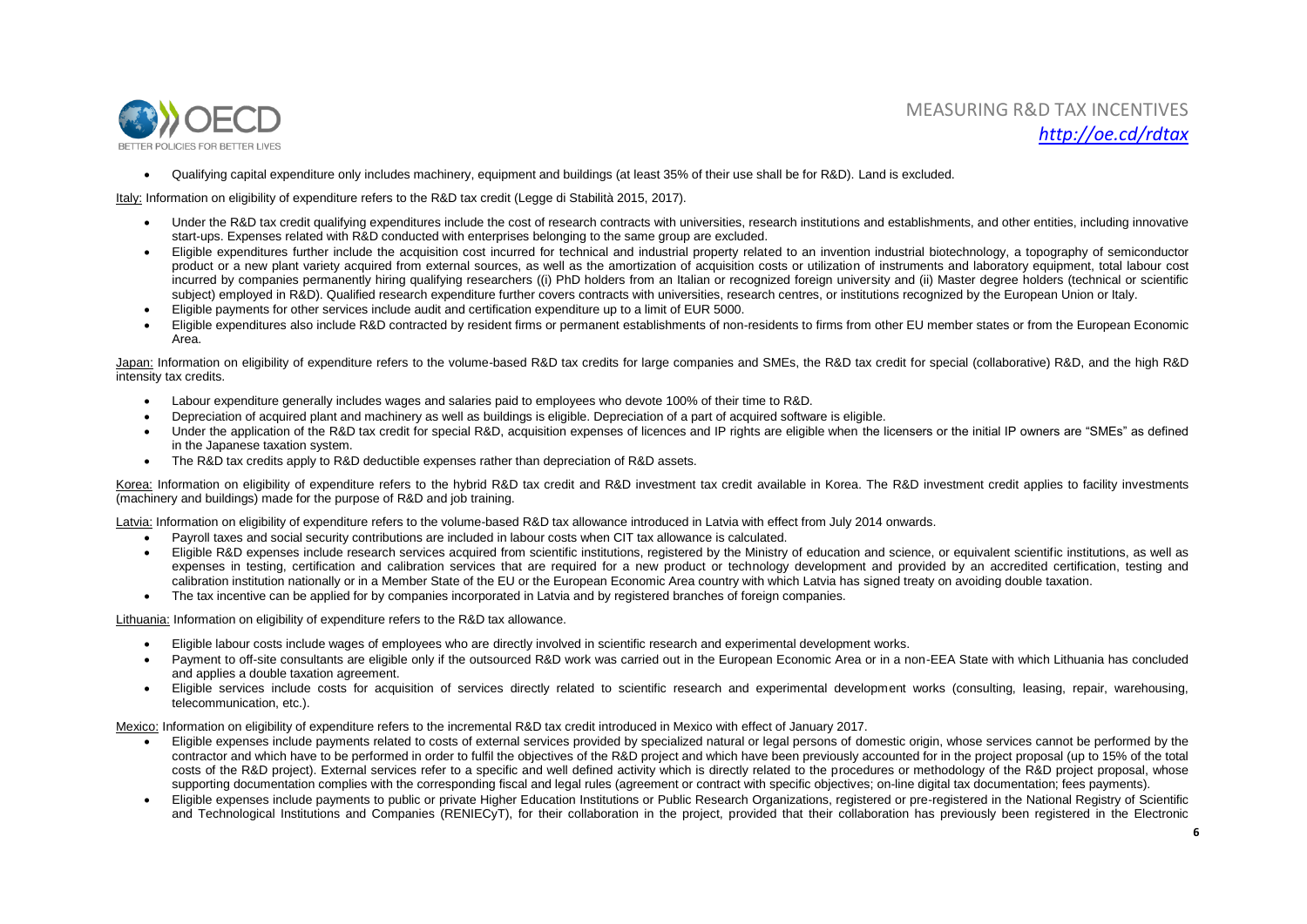

Platform and is in compliance with the amounts and conditions thereby specified, as well as with those provisions specified in the collaboration agreement regarding the calendar of payments, which shall be supported by the corresponding official bills of the HEI or PRO, accordingly.

- Eligible expenses include reagents, solutions, and any other inputs required to perform experimental designs which are needed for the completion of the investment project.
- Specialized machinery needed for the completion of the investment project. This includes the costs of renting specialized equipment which, due to its costs, is not profitable to be bought. but is required in order to perform tests, experiments or other activities relevant for the completion of the investment project and which is not rented to related parties.
- Eligible expenses include the acquisition or leasing of properties and buildings. It is considered that the firm must have the necessary buildings to perform the investment project.

Netherlands: Information on eligibility of expenditure refers to the WBSO ("Wet bevordering speur- en ontwikkelingswerk") tax credit for R&D.

- Starting in 2016, the previous WBSO and RDA are merged into a single scheme called the WBSO. This means that from 2016 onwards the WBSO tax credit includes both the wage costs of an R&D-project (previously handled by the WBSO) and its other costs and expenses (previously handled by the RDA). The tax benefits are administered entirely through payroll taxes (and no longer in part through taxation on profits).
- Under the WBSO, R&D activities must occur within the EU and must be performed by employees on the Dutch payroll.
- Spending on plant and machinery and building qualifies for the WBSO; excluded are investments in land and business assets which qualify for the energy or environmental investment allowance.

New Zealand: Information on eligibility of expenditure refers to the R&D tax credit for deficit related R&D expenses. Spending on buildings and land, only if exclusively used for housing R&D facilities, qualifies.

Norway: Information on eligibility of expenditure refers to the SkatteFUNN R&D tax credit.

- Labour costs are calculated as numbers of hours worked multiplied by an estimated wage rate including overhead cost (NOK 600 per hour and max 1850 hours per year). The tax base does not include unpaid hours worked (mainly by the owners).
- R&D expenditures must be related to taxable income in Norway. There are no territorial restrictions related to SkatteFUNN, i.e. own and subcontracted R&D may take place in any part of the world. A company may subcontract R&D to any other entity in any other country. A general condition for eligibility is that the R&D cost in question is incurred with the aim of obtaining an income for the applicant. A company would not be entitled to a tax credit for R&D undertaken for another company, for example a foreign parent company. R&D for other entities does not qualify for SkatteFUNN.
- There are no specific rules regarding cost contribution agreements; instead, payments under such agreements are deductible according to the general deduction rules. In the case of collaboration, every business needs to send its own SkatteFUNN application and describe its project activities in order to get tax deductions for project costs.
- The cost of R&D equipment qualifies. Patent and licensing costs are not included, except for the costs of patenting incurred in the context of a company's own R&D activity.

Poland: Information on eligibility of expenditure refers to the R&D tax allowance in effect from 1 January 2016 onwards.

- Eligible payments for services include expenses incurred for the payment for expert's opinions, opinions, consultancy services and similar services.
- Expenses related to the cost of materials refer to purchases of materials and raw materials directly related to the undertaken R&D activity and costs related to the use of research instruments. The application of the tax credit is dependent on the use of the instruments not based on any contract concluded with an entity related to the taxpayer.
- Eligible intangibles include expenses incurred for the purchase of results of scientific research, rendered or performed on a contractual basis by the scientific unit.
- Depreciation and amortisation refers to write-offs applied for the undertaken research and development activity, except for passenger cars and facilities, buildings and premises being separate ownership. This, for instance concerns: machinery, new invention patents, software licences, know-how.
- The tax credit may be applied irrespectively of the fact whether the costs incurred were paid to the supplier or not.

Portugal: Information on eligibility of expenditure refers to the SIFIDE-II R&D tax credit.

- Eligible expenditure includes wages for personnel directly involved in R&D, with minimum qualifications level 4 of the National Qualifications Framework. In the case of personnel with a qualification level of 8 according to the National Framework of Qualifications (PhD holders), the amount of the wage is multiplied by a factor of 1.2.
- The cost of R&D contracts with external S&T organisations (public entities and/or from entities recognized as possessing R&D capabilities) qualify as well as the cost of R&D audits.
- Payments under a cost contribution agreement that fall within the definition of R&D expenditure also qualify.
- Operating expenses, such as overhead, are eligible up to 55% of wages of personnel directly involved in R&D activities.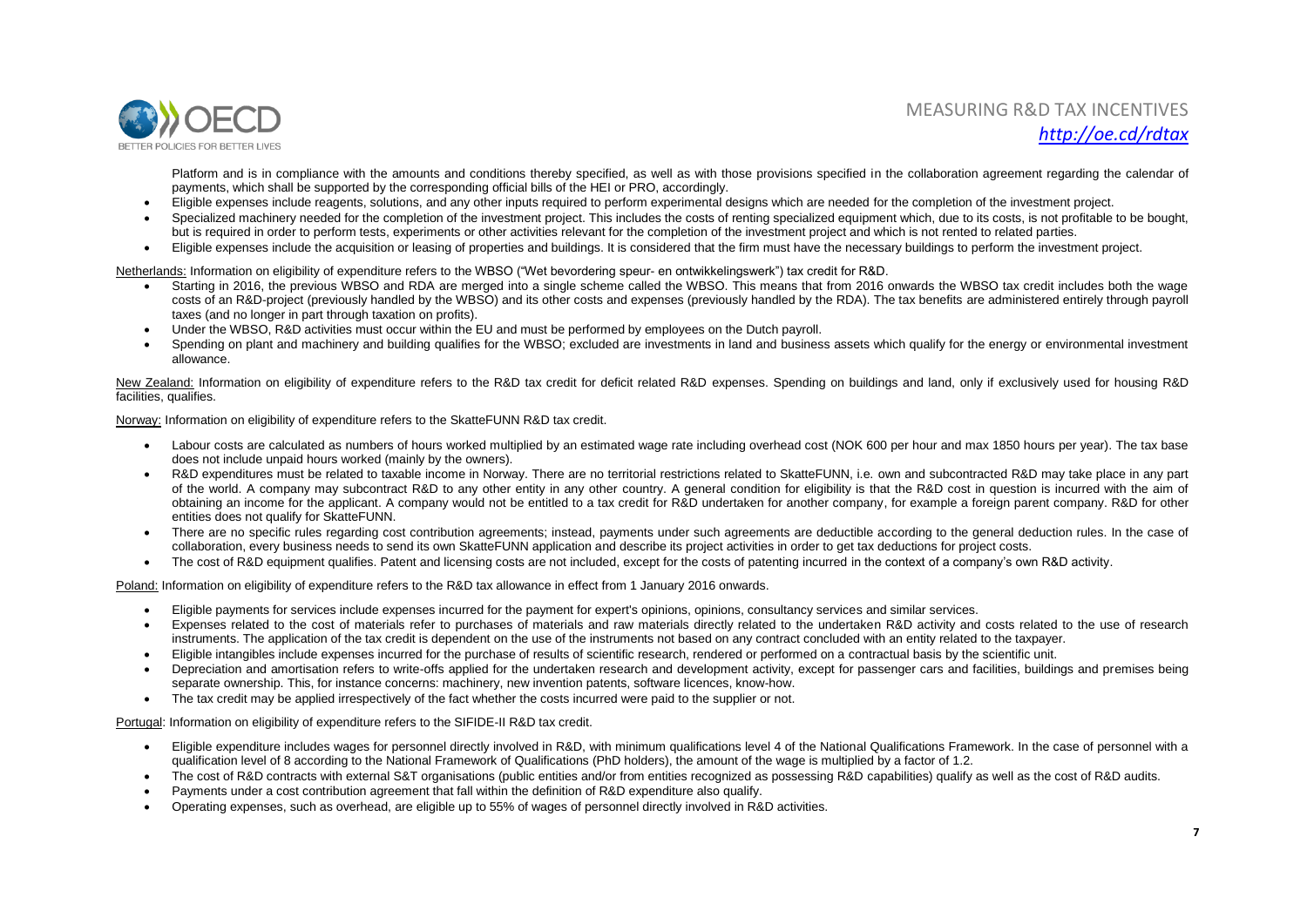

• Spending on machinery and equipment, if machinery and equipment are created or acquired in new condition, further qualifies, Patent acquisition costs related to R&D activities are only eligible in the case of SMEs.

Romania: Information on eligibility of expenditure refers to the R&D tax allowance.

- Eligible expenditure comprises costs of personnel involved in the R&D activities, including activities related to their needs (documentation, conducting studies, experiments, measurements, testing and exchange of experience) and the salaries of staff participating indirectly in the R&D activity.
- Regarding sub-contracted costs, they include operating costs, third-party services expenses, expenses on consumables, expenditure on materials inventory objects, expenses for raw materials, parts, modules, components, expenditure on experimental animals and other/similar goods used in research and development.
- Overheads that can be allocated directly or proportionately research results by using an allocation key; the key shall be the one used by taxpayers to allocate common expenses.
- Depreciation costs or rental of tangible and intangible assets or part of these costs for the period of use of tangible and intangible assets in research and development (accelerated depreciation also may be applied for the equipment used for R&D activities).

Russian Federation: Information on eligibility of expenditure refers to the R&D tax allowance, VAT and property tax exemptions and reduction of social security contributions available to R&D performing organisations (by main type of their economic activity according to the National Classification of Economic Activities) as well as some other S&T institutions.

- Tax exemptions include VAT exemptions (for R&D and wider S&T activities as well as operations on protection and commercialisation of IPRs), property tax exemptions for state scientific centres (list-based) and income tax exemptions applicable for educational organisations (incl. HEIs) under certain conditions (art. 284.1 of the Tax Code).
- Organisations taking part in Skolkovo projects are eligible for all above mentioned tax exemptions. Skolkovo management companies are further exempt from the land tax.
- Intangibles eligible include transfer of exclusive rights on IP and rights on using these items within license contracts.
- Depreciation expenditure qualifies if related to buildings. Accelerated depreciation can be applied to fixed assets used in S&T activities and also eligible for high energy efficient M&E in accordance with the list approved by the Government of the Russian Federation.
- Under the tax allowance scheme other current costs within eligible R&D expenditures may not exceed 75% of total R&D labour costs, and all eligible R&D expenditures may include deductions to STI foundations, but not exceeding 1.5% of revenue.
- According to the tax allowance scheme eligible R&D expenditure can be increased by a multiplying factor of 1.5 for R&D included in the priority-list (except SSH) approved by the Government of the Russian Federation.
- Reduction of social security contributions is applicable for educational and R&D performing organisations, SMEs founded by universities or research institutes (e.g. start-ups) and IT companies (meeting certain operational requirements).

Slovak Republic: Information on eligibility of expenditure refers to the hybrid R&D tax allowance scheme and the volume-based R&D tax allowance for grant subsidy recipients.

- Under the R&D tax allowance (hybrid) scheme, labour cost qualifies only if the employee is an EU citizen younger than 26 years and has completed a secondary or university education in the previous two years.
- Under the R&D tax allowance scheme for grant subsidy recipients, costs of consultancy and equivalent services used exclusively for the project qualify.
- Costs of instruments and equipment to the extent and for the period used in the project. If such instruments and equipment are not used in the project throughout its useful life, eligible costs are considered only the depreciation corresponding to the duration of the project, calculated on the basis of generally accepted accounting principles.
- The deduction includes the depreciation of buildings and the commercial transfer or capital costs of land.

Slovenia: Information on eligibility of expenditure refers to the R&D tax allowance. Eligible expenditure includes purchases of R&D equipment only if such equipment is used exclusively and permanently for the purposes of the taxpayer's R&D activity.

South Africa: Information on eligibility of expenditure refers to the R&D tax allowance. Eligible expenditure includes overhead expenses only if directly related to R&D. Depreciation expenditures related to M&E further qualify subject to standard depreciation rules as accelerated depreciation for R&D capital was repealed in October 2012. Depreciation of R&D assets do not qualify for enhanced rate, but do receive accelerated depreciation allowances (improvement at a rate of 40:20:20:20 and new unused machinery or plant at 50:30:20.

Spain: Information on eligibility of expenditure refers to R&D&I tax credit and partial exemption of social security contributions.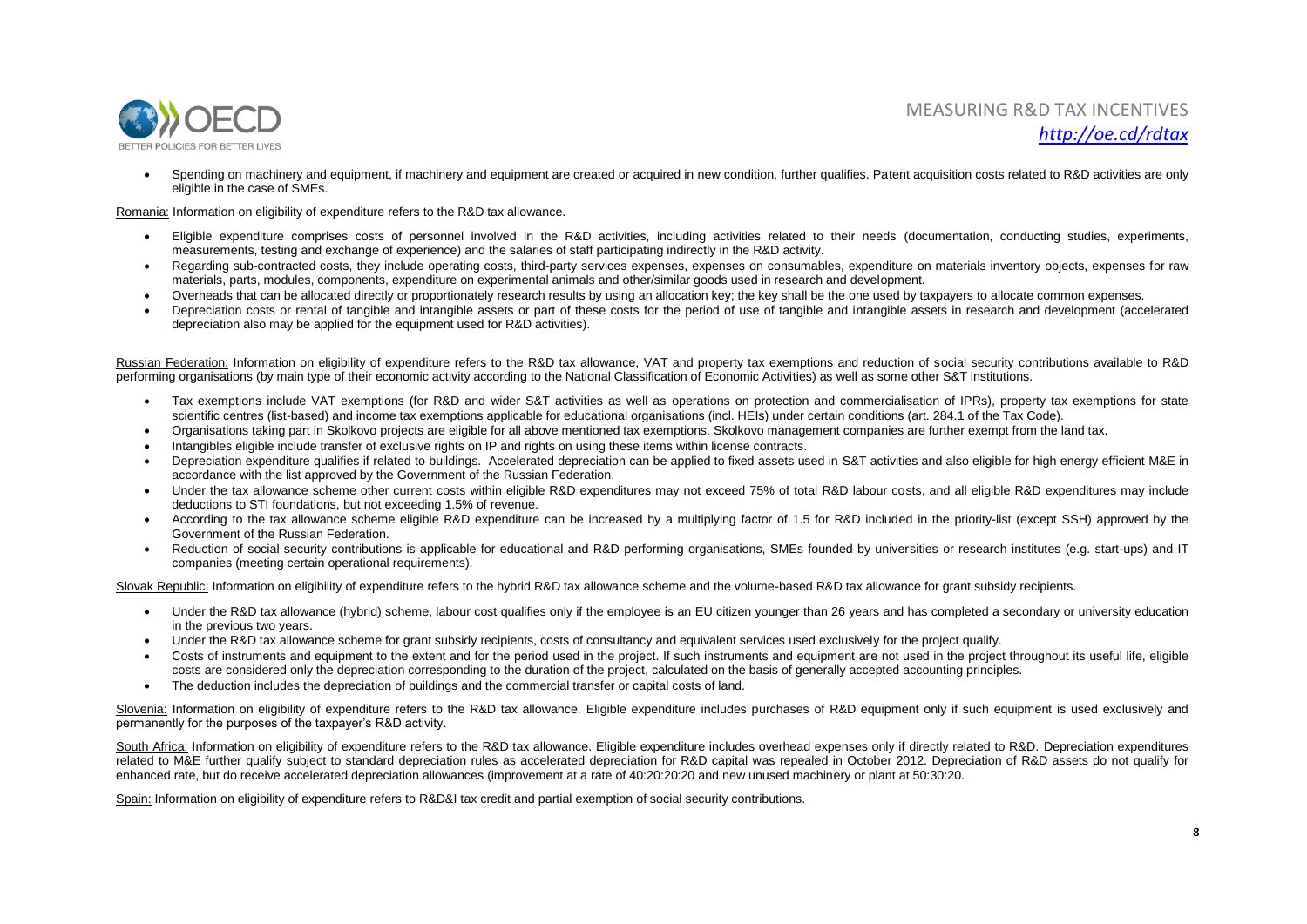

- Qualifying R&D expenses for the credit may correspond to activities carried out in Spain or in any Member State of the European Union or the European Economic Area. In turn, shall be considered as research and development expenses amounts paid for carrying out such activities in Spain or in any Member State of the European Union or the European Economic Area, on behalf of the taxpayer, whether alone or together with others.
- For tax years beginning after 2015, the regulatory framework is the Law 27/2014, of November 27. The income tax Chapter IV, Article 35 sets out the measures regulating tax deductions for R + D + i, as well as rules on the application of Article 39. Deductible expenses and investments: project expenditures (personnel, depreciation, consumables, external collaborations, etc.), provided they meet: a. Direct costs, b. Individual projects and c. Effectively applied to the project form.
- Companies that do not make use of the tax deduction for R&D (R&D tax credit) may deduct 40% of employers' social security contributions for research staff. Registered "Innovative SMEs" (innovation intensive SMEs) can benefit from both schemes at the same time. Companies benefiting from the bonus should be devoted to  $R + D + i$  and hire workers: (i) With a permanent or temporary contract internship or work or service 3 months minimum. (ii) Exclusively dedicated, full-time, to the realization of  $R + D + i$  as defined in Article 35 of the Corporation Tax Act. For these purposes, it is admitted that up to 15% of the time spent on tasks of training, dissemination or the like, to compute the exclusive R & D commitment. (iii) Included in contribution groups in the General Scheme of the Social Security Numbers 1 (engineers and graduates, and senior management personnel not included in article 1.3.c) ET); 2 (Technical Engineers, experts and qualified assistants); 3 (Chief Administrative and Workshop) and 4 (helpers graduates).

Sweden: Information on eligibility of expenditure refers to the reduction in contribution amounts for social security charges for R&D employees.

- Employees must work at least 75% of their working hours on R&D and at least 15 hours per month, and be aged between 18 and 64 at the beginning of the year when the reduction is claimed. Until 31 May 2016, the lower age limit was 26 years old.
- Reduced social security contributions apply only for tasks concerning commercially performed R&D (business-oriented systematic and qualified research or development).
- The salary must be paid from an employer which is tax resident in Sweden, the form of employment does not matter, nor if they have worked in Sweden or any other country.
- All enterprises can get the reduction, except self-employed and partners in a trading partnership. The deduction cannot be made by public employers (state, county, municipality or university) that are themselves engaged in research. Private companies engaged in the framework of a public sector R&D project cannot deduct the net R&D salary costs either.
- However, deduction can be made if the employer receives public funding for their own research activities. Deduction can also be made if the employer receives government grants to certain employees engaged in R&D, for example, in the form of subsidies.

Turkey: Information on eligibility of expenditure refers to the R&D tax allowance and exemption of social security contributions for R&D and support personnel who work in R&D centres on R&D and innovation projects.

- Under the tax allowance, companies ordering contracted R&D and innovation/design activities will benefit from R&D deduction, as well as the parties carrying out contracted R&D activities, sharing the total incentive amount by 50% - 50%. Benefits and services received from third parties may not exceed 50% of total R&D and innovation expenses.
- Only capital spending on machinery qualifies for tax relief.
- The full-time-equivalent support personnel who benefit from the employer share insurance premium cannot exceed 10% of the number of total full-time R&D personnel.

United Kingdom: Information on eligibility of expenditure refers to the R&D tax allowance (Corporate Tax Credit for Research & Development) and Research and Development Expenditure Credit (RDEC) for large companies, introduced for expenditure incurred on or after 1 April 2013. The RDEC was initially optional and ran alongside the Large Company enhanced-deduction scheme (Corporate Tax Credit for R&D), which it replaced in April 2016.

- The qualifying expenditures are the same for the Corporate Tax Credit for Research & Development and the RDEC.
- The staff must be employed under a contract of employment directly with the company or organisation not consultants, agency workers, or staff/directors whose contracts of employment are with other companies. However, these others may qualify under either the rules for staff providers or subcontractors.
- Large companies can only claim subcontract costs if they are paid to a university, health authority, charity, scientific research organization, individual, or a partnership of individuals.
- SMEs can claim R&D related subcontract costs in the following situations:
	- Payments to unconnected subcontractor: If the company and the subcontractor are not "connected" (CIRD82150) the company can claim R&D tax relief on 65% of the payment it makes to the sub-contractor. The subcontractor does not have to do the work itself but can subcontract the work to a third party.
	- $\circ$  Payments to connected subcontractor: If the company and the subcontractor are "connected", the company can claim R&D tax relief on the lower of:
		- the payment that it makes to the subcontractor, and
		- the relevant expenditure of the subcontractor, so long as the whole amount of the subcontract payment is brought into account in determining the subcontractor's profit in accounts drawn up under GAAP ending within 12 months of the end of the claimant company's accounting period for which the relief is claimed. The company and the